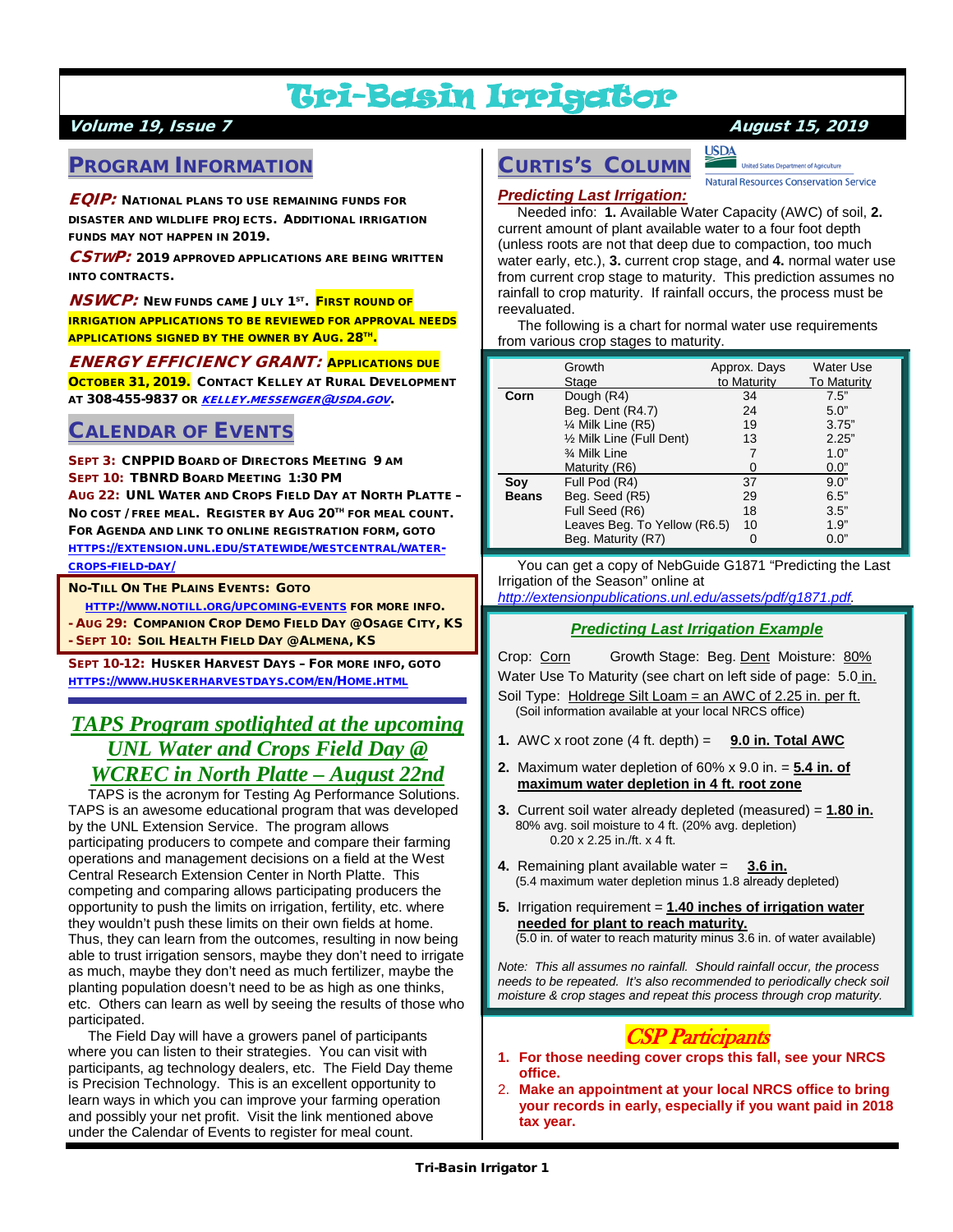# CNPPID NOTES



#### *Canal Treatments:*

 Central canals are currently being treated for algae, moss and sago pondweed. The Irrigation Division works continuously with aquatic chemical companies throughout each year to do the best possible job of keeping up on the latest research, technology and methodology to address nuisance aquatics.

 Chemical drippers, as shown below, are being set up in a series of dripper stations to apply 2 chemicals in what has been an effective treatment program for algae and sago pondweed. All chemicals used are labeled safe for both water and crops.

 Aquatic chemical control is quite expensive; costs are in the \$30 to \$80 per gallon range depending on the chemical needed. Sago pondweed can typically be controlled with a single treatment per season where algaecide applications may be needed 2-3 times, depending on weather. Annual costs can be significantly reduced by treating the canals following a rain event or on other days when canal flows are low and less chemical is needed to meet the required chemical to flowrate ratio. The exception to use of the dripper system is use of a spray truck to treat floating moss. A copper-based product is sprayed as a 10% solution over the surface of the canal water on sunny days if moss is present and actively growing.



# TRI-BASIN NRD NEWS



#### *TBNRD Reminders Before Irrigation Season Ends:*

#### *Chemigation Inspections*

Due to the weather, we still have chemigation inspections that must be completed this year in order to renew permits in 2020. Also, failed inspections must be rescheduled once you have fixed the problem to be able to renew next year. Please call the TBNRD office at 308-995-6688 to schedule.

#### *Drain Your Chemigation Check Valve*

When you are preparing your irrigation systems for colder weather, remember to drain your main line check valve to prevent freezing. This will extend the life of the check valve and may help prevent check valve failure.

#### *Irrigation Water Samples for Nitrogen Management Reports*

If you have crop ground in Phase 2 or Phase 3 of Tri-Basin NRD's Groundwater Quality Management Area, remember to take irrigation water samples. The sample results you get this

year will be used in completing your 2020 Nitrogen Management reports.

#### *Year End Flow Meter Readings for Water Use Reports*

As the irrigation season winds down and you are picking up irrigation pipe or bedding down irrigation engines, remember to record the ending meter readings for your Water Use reports.



# **NEBRASKA EXTENSION EXTRAS MEXTENSION**

#### *Soybeans Now in Critical Growth Stages:*

 Although hail damage is difficult to receive anytime, Justin McMechan, UNL Cropping Systems specialist, says that the soybean growth R4 (full pod) to R5 (beginning seed) stages are the worst soybean growth phases to receive hail, because the plant will not produce any more nodes after R5. The beginning seed (R5) reproductive stage is attained when the seed in the pods of the four uppermost most nodes on the main stem are 1/8" long.

 Jim Specht, UNL Emeritus Agronomist, developed the free SoyWater website Decision-Aid for Soybean Irrigation Scheduling. Although it was originally developed for irrigation decisions, rainfed soybean producers can also use this tool for growth stage determination. The software will automatically calculate soybean plant development based on your planting or emergence date; location and soybean variety maturity group. For irrigators, rainfall can be manually recorded for each field rain event; or rain amounts can be automatically recorded using nearby weather station data. Then, current and predicted irrigation based on growth development is automatically determined.

 Download the free SoyWater at: *<http://cropwatch.unl.edu/soybeans>* or *[http://hprcc-a.unl.edu/soywater/](http://hprcc-agron0.unl.edu/soywater/)* or UNL SoyWater. Then, record your SoyWater UserID and Password and get started.

#### *New UNL Custom Rates Report:*

 Our Nebraska Extension Economics Department surveys producers and custom machinery business owners on even years with published comparison rates on odd years or every other year. As a result, the new custom rates (based on 2018 rates) are now available.

 Usually there are a range of values, and some in the custom business inquire why some values are so low. Please note that the survey does not clarify if the respondent is planning to replace their custom equipment and is charging accordingly.

 This new UNL Custom Rates Report is available at: *<https://agecon.unl.edu/custom-rates>* Also, there are other free crop and livestock budget sheets available in either .PDF format or Excel spreadsheet (worksheet) which allow you to customize the data for your farm(s). For example, the UNL Crop Budgets include 78 crop budgets with 15 different crops across the state. Download your free UNL Crop budgets: *<https://cropwatch.unl.edu/budgets>* OR free livestock budgets: *<https://agecon.unl.edu/publications/budgets>*

#### *2019 Nebraska Extension Wheat Varieties Performance:*

 The new 2019 Nebraska Extension Winter Wheat Varieties Yield Results are now available on the UNL cropwatch website: *<https://cropwatch.unl.edu/winter-wheat-variety-test-results>*. Special thanks to Terry Woollen, whom served as our 2019 Nebraska Extension West Central (rainfed plot) research cooperator, north of Alma, NE in Harlan county. Other West Central locations included: Red Willow county (McCook); Lincoln county (North Platte); and Perkins county (Grant). Irrigation wheat comparison is available through the Box Butte location where both irrigated and rainfed plots were grown.

 For expanded comparison, Kansas State performance plot results are also available. Locations such as Decatur county (Oberlin, KS) and Republic county (Belleville) may have value for fields in border counties. *[https://www.agronomy.k-state.edu/services/crop-performance](https://www.agronomy.k-state.edu/services/crop-performance-tests/winter-wheat/index.html)[tests/winter-wheat/index.html](https://www.agronomy.k-state.edu/services/crop-performance-tests/winter-wheat/index.html)*

#### *Possible new Soybean Gall Midge (Resseliella maxima Gagné):*

 Please help our local Extension offices document any Soybean Gall Midge insects. Look for black discolored stems as the base of soybean plants mainly on field edges with lodging similar to dextes stem borer.

Darkened area at the base of a soybean plant associated with soybean gall midge. Peeling back outer layer reveals large numbers of orange colored soybean gall midge larvae. Less developed larvae appear white in color until 3rd instar when they turn to orange color.

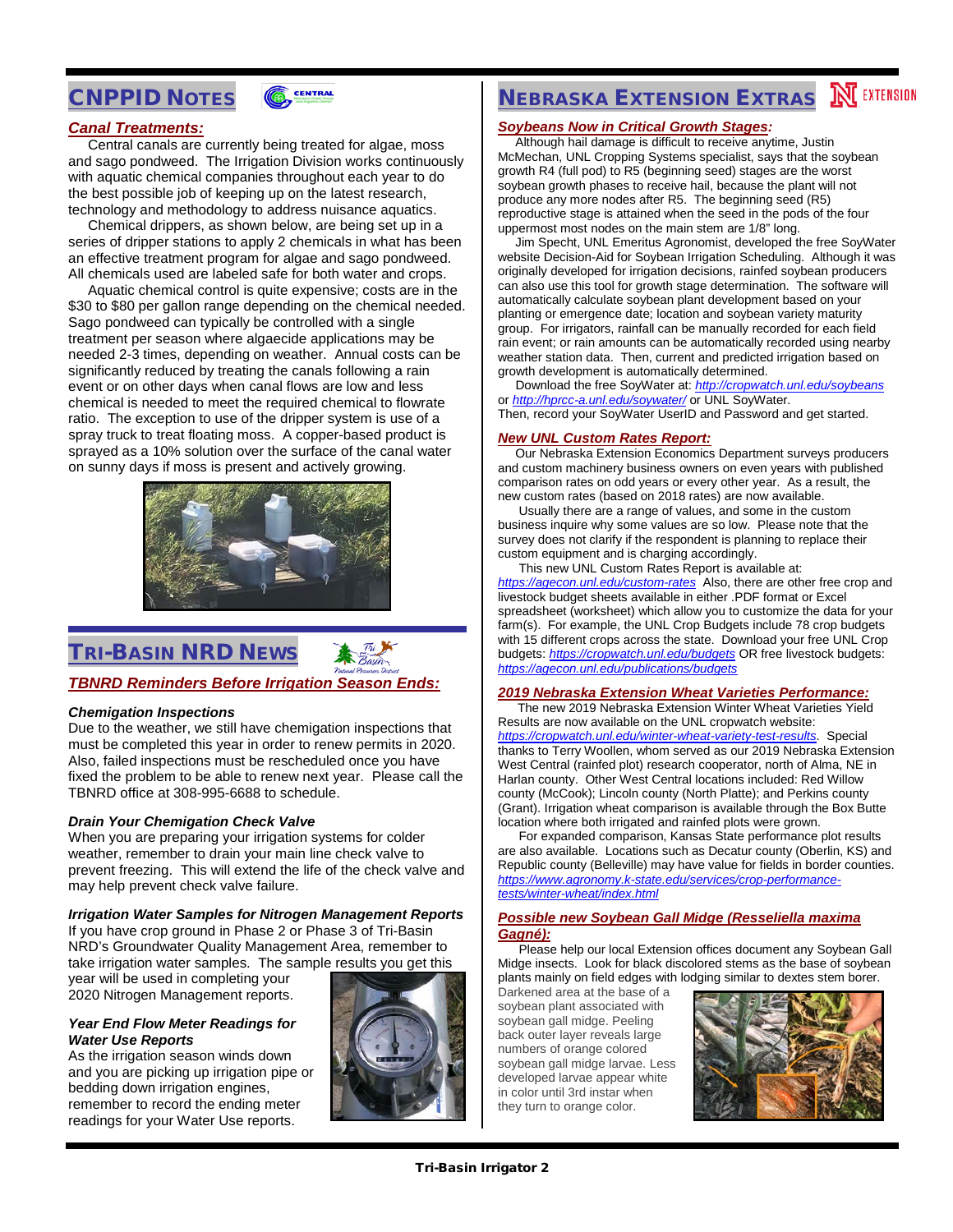# NAWMN CROP ET INFORMATION

Additional Information and other ET resources can be found at websites listed under "ET Information Sites" below.

# Inches of Crop Water Use  $(ET) =$ **Evaporation x Kc**

|                         | <b>July 29- Aug 4</b> |      | Aug 5 - Aug 11     |      |
|-------------------------|-----------------------|------|--------------------|------|
| <b>Site</b>             | <b>Evaporation</b>    | Rain | <b>Evaporation</b> | Rain |
| 1                       | 1.50                  | 0.04 | 1.50               | 0.93 |
| $\mathbf{2}$            | 1.50                  | 0.09 | 1.20               | 1.10 |
| 3                       | 1.30                  | 0.03 | 1.40               | 0.52 |
| 4                       | 1.50                  | 0.00 | 1.50               | 0.64 |
| 5                       | 1.30                  | 0.00 | 1.30               | 0.92 |
| 6                       | 1.20                  | 0.00 | 0.90               | 0.75 |
| $\overline{\mathbf{z}}$ | 1.20                  | 0.00 | 1.30               | 0.82 |
| 8                       | 1.30                  | 0.19 | 1.40               | 0.60 |
| 9                       | 1.40                  | 0.00 | 1.20               | 0.82 |
| 10                      | 1.60                  | 0.00 | 1.50               | 0.50 |
| 11                      | 1.30                  | 0.02 | 1.30               | 0.68 |
| 12                      | 1.10                  | 1.16 | 1.40               | 0.50 |
| 13                      | 1.00                  | 0.09 | 1.10               | 0.53 |
| 14                      | 1.20                  | 0.00 | 1.30               | 0.62 |
| 15                      | 1.30                  | 2.10 | 1.30               | 0.53 |
| 16                      | 1.30                  | 0.05 | 1.30               | 0.44 |



#### *2019 Map of NAWMN Sites across the Tri-Basin NRD.*

| <b>Crop Coefficients (Kc)</b> |      |                           |      |  |
|-------------------------------|------|---------------------------|------|--|
| Corn                          |      | <b>Soybeans</b>           |      |  |
| <b>Stage</b>                  | Kc   | <b>Stage</b>              | Кc   |  |
| 2 leaf                        | 0.10 | Cotyledon (VC)            | 0.10 |  |
| 4 leaf                        | 0.18 | 1st Node (V1)             | 0.20 |  |
| 6 leaf                        | 0.35 | 2nd Node (V2)             | 0.40 |  |
| 8 leaf                        | 0.51 | 3rd Node (V3)             | 0.60 |  |
| 10 leaf                       | 0.69 | Beg. Bloom (R1)           | 0.90 |  |
| 12 leaf                       | 0.88 | <b>Full Bloom (R2)</b>    | 1.00 |  |
| 14 leaf                       | 1.01 | Beg. Pod (R3)             | 1.10 |  |
| 16 leaf                       | 1.10 | <b>Full Pod (R4)</b>      | 1.10 |  |
| Silk - Beg. Dent              | 1.10 | Beg. Seed (R5)            | 1.10 |  |
| 1/4 Milk Line                 | 1.04 | <b>Full Seed (R6)</b>     | 1.10 |  |
| <b>Full Dent (1/2 Milk)</b>   | 0.98 | <b>Yellow Leaf (R6.5)</b> | 1.00 |  |
| 3/4 Milk Line                 | 0.79 | Beg. Mat. (R7)            | 0.90 |  |
| <b>Black Layer</b>            | 0.60 | Full Mat. (R8)            | 0.20 |  |
| <b>Full Maturity</b>          | 0.10 | <b>Mature</b>             | 0.10 |  |

### CROP STAGE INFORMATION

**Corn (R2-Blister to R4-Dough stage):** Not as severe as R1- Silking, stress now can still have a profound effect on yield. As the kernels mature, the potential yield loss becomes less.

#### Avg. daily water use from Aug 5 – Aug 11 was 0.18"-0.24".

**Soybeans (R4-Full Pod to R6-Full Seed stage):** Demand for water and nutrients is large throughout the rapid seed filling period. Environmental stress from now til shortly after R6 (Full Seed) needs to be avoided.

Avg. daily water use from Aug 5 – Aug 11 was 0.18"-0.24".

*Aug 5-Aug 11 (16 of 16 NAWMN sites reporting): Average weekly rainfall was 0.68 (range 0.44 to 1.10). Average weekly ET for corn was 1.44 and for soybeans was 1.43.*

## ET INFORMATION SITES

#### **NAWMN Sites:**

 *[https://www.cnppid.com/weatheret-data/nebraska](https://www.cnppid.com/weatheret-data/nebraska-agricultural-water-management-network/)[agricultural-water-management-network/](https://www.cnppid.com/weatheret-data/nebraska-agricultural-water-management-network/) <https://nawmn.unl.edu/ETdata/DataMap>* **CropWatch:** *<https://cropwatch.unl.edu/gdd-etdata>* **CNPPID:** *<https://www.cnppid.com/weatheret-data/>*

**Water Use Hotline:** 1-800-993-2507

| <b>Corn Stage</b>    |                       | <b>DESCRIPTION</b>                                                                                                                                                                                                                              |
|----------------------|-----------------------|-------------------------------------------------------------------------------------------------------------------------------------------------------------------------------------------------------------------------------------------------|
| R4                   | Dough                 | Most kernels contain semi-solid, pasty material.                                                                                                                                                                                                |
| R4.7                 | Beg. Dent             | Kernels at base of ear are beginning to dent.                                                                                                                                                                                                   |
| <b>R5</b>            | 1/4 Milk Line         | All or nearly all kernels are dented. Milk line or starch line appears shortly after denting as a line across<br>the kernel when it is viewed from opposite the embryo side and will advance toward the base of the<br>kernel (toward the cob). |
| <b>Soybean Stage</b> |                       |                                                                                                                                                                                                                                                 |
|                      |                       | <b>DESCRIPTION</b>                                                                                                                                                                                                                              |
| R <sub>5</sub>       | <b>Beginning Seed</b> | At least one pod containing small seeds is present at one of the four uppermost main stem nodes that<br>have fully developed leaves. A pod held up to the bright sky can see the small developing seeds in<br>the pods.                         |